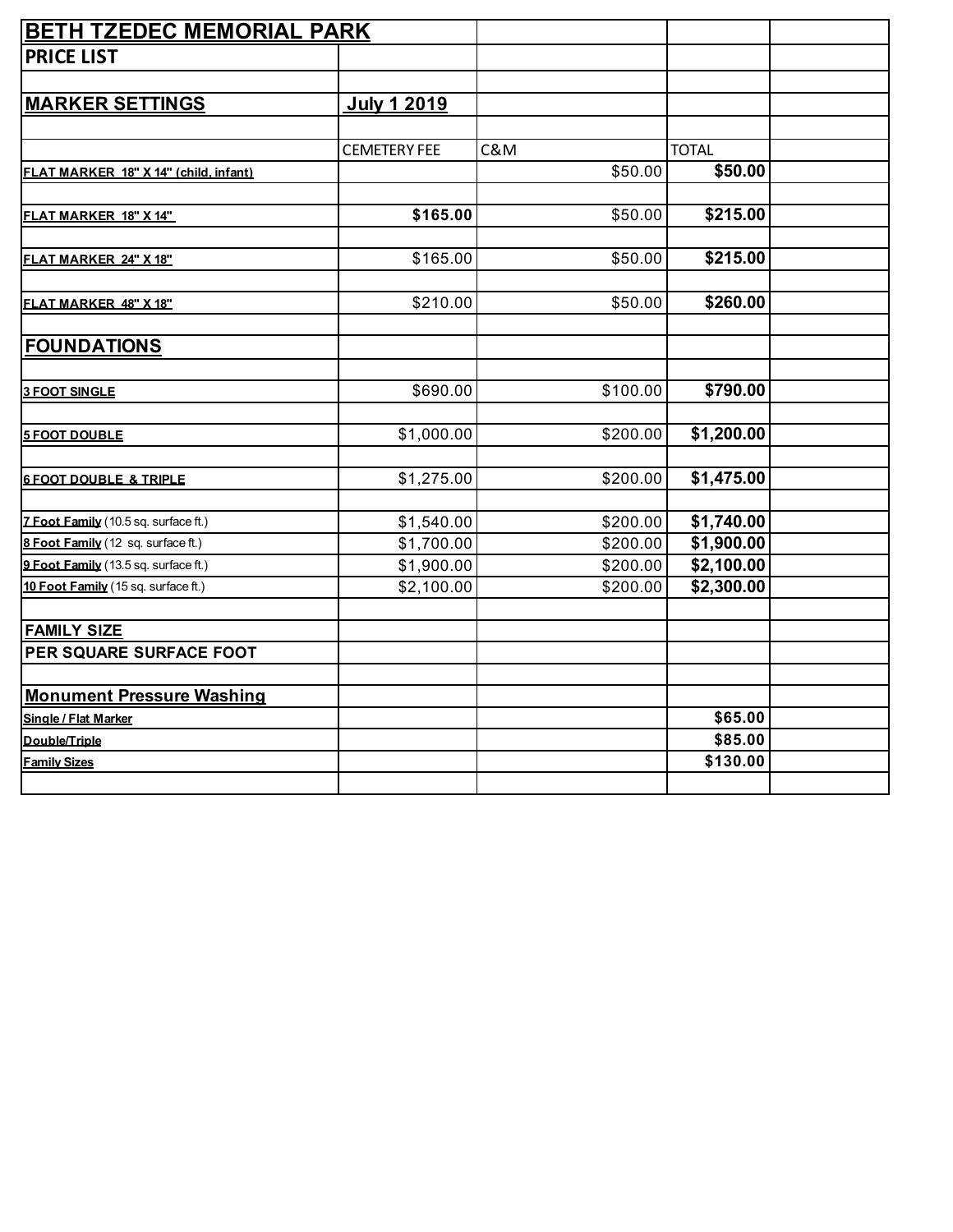| <b>BETH TZEDEC MEMORIAL PARK</b>                                |                     |                     |                          |  |
|-----------------------------------------------------------------|---------------------|---------------------|--------------------------|--|
| <b>PRICE LIST</b>                                               |                     |                     |                          |  |
|                                                                 |                     |                     |                          |  |
| <b>Interment &amp; Related Services</b>                         | July 1, 2019        |                     |                          |  |
|                                                                 |                     |                     |                          |  |
|                                                                 |                     |                     |                          |  |
| <b>Service</b>                                                  | <b>CEMETERY FEE</b> | PERMIT FEE          | <b>Total</b>             |  |
|                                                                 |                     |                     |                          |  |
| CASKET (30" X 84")                                              | \$1,038.00          | \$12.00             | \$1,050.00               |  |
|                                                                 |                     |                     |                          |  |
| <b>OVERSIZED CASKET</b>                                         | \$1,138.00          | \$12.00             | \$1,150.00               |  |
| <b>CONCRETE LINER (36" X 94")</b>                               | \$1,488.00          | \$12.00             | \$1,500.00               |  |
|                                                                 |                     |                     |                          |  |
| <b>OVERSIZED CONCRETE LINER</b>                                 | \$1,588.00          | \$12.00             | \$1,600.00               |  |
|                                                                 |                     |                     |                          |  |
| <b>INFANT / CHILD</b>                                           |                     |                     | \$0.00                   |  |
|                                                                 |                     |                     |                          |  |
| <b>LIMB</b>                                                     |                     |                     | \$0.00                   |  |
|                                                                 |                     |                     |                          |  |
| <b>OVERTIME</b> (per hr.)                                       |                     |                     | \$195.00                 |  |
| <b>USE OF CEMETERY</b>                                          |                     | <b>July 1, 2019</b> |                          |  |
| <b>CHAPEL</b>                                                   |                     |                     |                          |  |
| <b>MEMBERS</b>                                                  |                     |                     | \$0.00                   |  |
| <b>NON-MEMBERS</b>                                              |                     |                     | \$350.00                 |  |
|                                                                 |                     |                     |                          |  |
| <b>DISINTERMENTS</b>                                            |                     |                     |                          |  |
|                                                                 |                     |                     |                          |  |
| <b>ADMIN. &amp; HANDLING FEE</b>                                |                     |                     | \$1,500.00               |  |
| <b>EXCAVATION WITHOUT VAULT</b><br><b>EXCAVATION WITH VAULT</b> |                     |                     | \$1,900.00<br>\$1,800.00 |  |
|                                                                 |                     |                     |                          |  |
|                                                                 |                     |                     |                          |  |
|                                                                 |                     |                     |                          |  |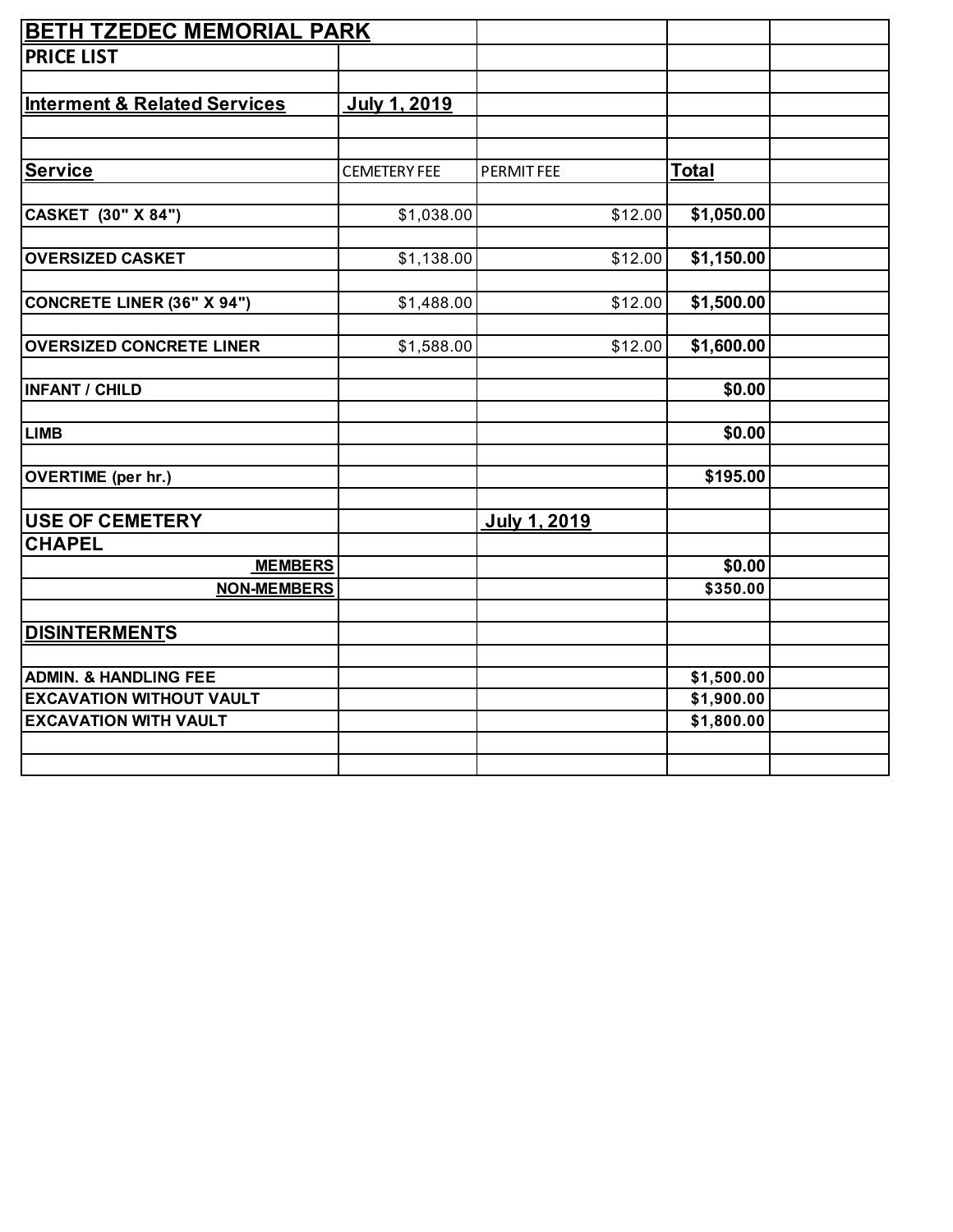| <b>BETH TZEDEC MEMORIAL PARK</b>         |                        |  |
|------------------------------------------|------------------------|--|
| <b>PRICE LIST</b>                        |                        |  |
| <b>Horticultural Services</b>            |                        |  |
| <b>SERVICE</b>                           | <b>January 1, 2021</b> |  |
|                                          |                        |  |
| Small Blanket                            | \$70.00                |  |
| Single Blanket                           | \$200.00               |  |
| Double Blanket                           | \$360.00               |  |
| 3 'Crescent                              | \$110.00               |  |
| 6 'Crescent                              | \$180.00               |  |
| <b>Family Crescent</b>                   | \$280.00               |  |
| Side Border Bed                          | \$165.00               |  |
|                                          |                        |  |
| <b>ONE TIME FEES (First Time Prep.)</b>  |                        |  |
| Small Blanket                            | \$65.00                |  |
| Single Blanket                           | \$105.00               |  |
| Double Blanket                           | \$190.00               |  |
| 3 'Crescent                              | \$75.00                |  |
| 6 'Crescent                              | \$105.00               |  |
| <b>Family Crescent</b>                   | \$165.00               |  |
| Grass Over                               | \$95.00                |  |
| <b>Conversion Fee</b>                    | \$70.00                |  |
|                                          |                        |  |
| <b>PREMIUM PLANTING</b>                  |                        |  |
| Small Blanket                            | \$135.00               |  |
| Single Blanket                           | \$410.00               |  |
| Double Blanket                           | \$715.00               |  |
| 3 'Crescent                              | \$205.00               |  |
| 6 'Crescent                              | $\overline{$}350.00$   |  |
| <b>Family Crescent</b>                   | \$550.00               |  |
|                                          |                        |  |
| <b>WINTER PLANTING</b>                   |                        |  |
| 3' Crescent-Small Blanket                | \$70.00                |  |
| 6' Crescent-1 Blanket                    | \$85.00                |  |
| 1 Dbl Blanket-Family Crescent            | \$145.00               |  |
|                                          |                        |  |
| <b>SHRUBS-NEW (per shrub)</b>            |                        |  |
| <b>Annual Maintenance (per Shrub)</b>    | \$25.00                |  |
| Supply & Planting (Per Shrub)            | \$230.00               |  |
| Long Term Care Maintenance               | \$555.00               |  |
| <b>Existing Shrub - Long Term Care</b>   | \$555.00               |  |
|                                          |                        |  |
| <b>New Pair of Shrubs</b>                | \$1,570.00             |  |
|                                          |                        |  |
| <b>PREMIUM SHRUBS-NEW (per shrub)</b>    |                        |  |
| <b>Annual Maintenance (per Shrub)</b>    | \$25.00                |  |
| <b>Supply &amp; Planting (Per Shrub)</b> | \$330.00               |  |
| Long Term Care Maintenance               | \$555.00               |  |
| <b>Existing Shrub - Long Term Care</b>   | \$555.00               |  |
| <b>New Pair of Shrubs</b>                | \$1,770.00             |  |
|                                          |                        |  |
|                                          |                        |  |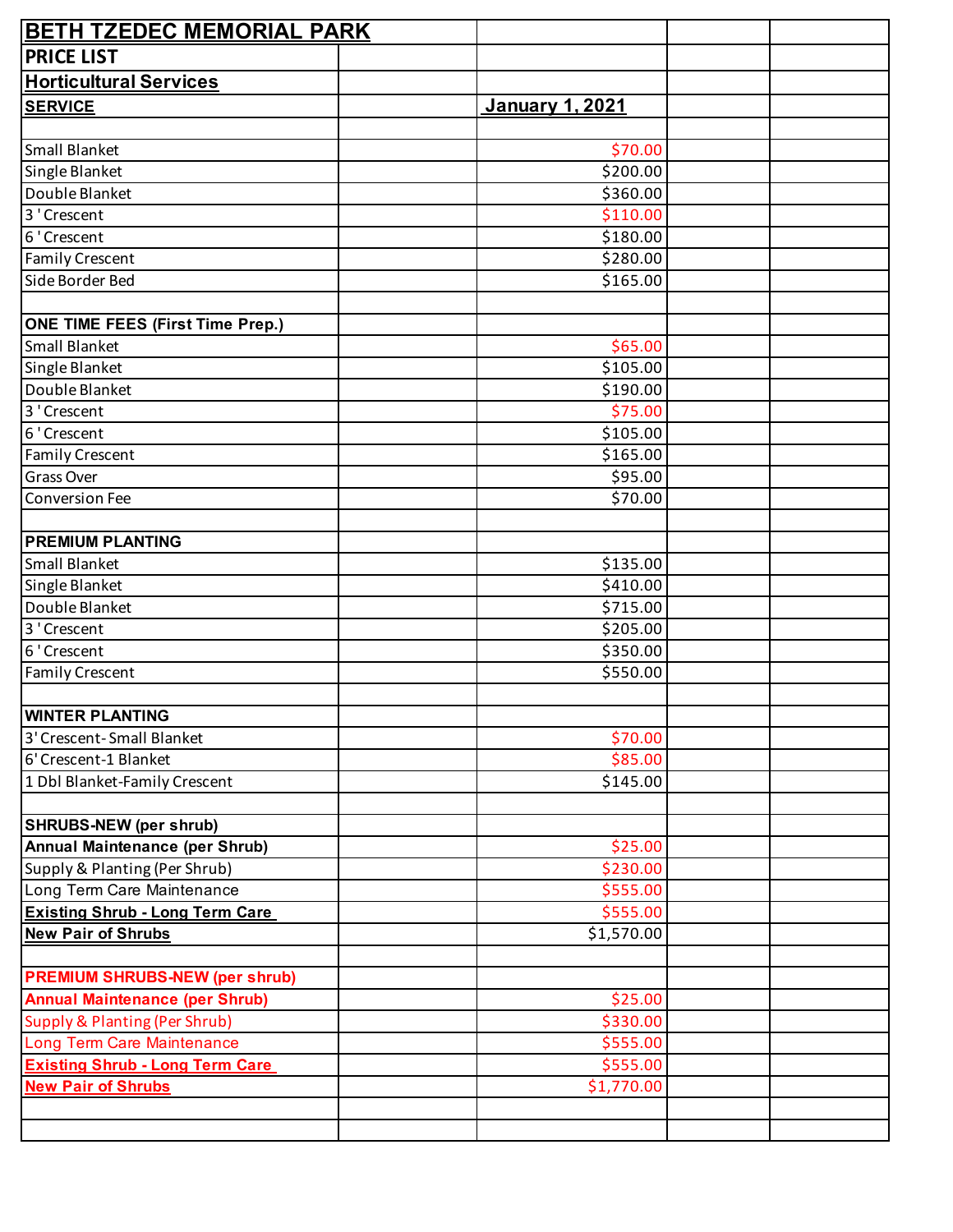| <b>BETH TZEDEC MEMORIAL PARK</b> |                                |                                    |                        |                       |
|----------------------------------|--------------------------------|------------------------------------|------------------------|-----------------------|
| <b>PRICE LIST</b>                |                                |                                    |                        |                       |
|                                  |                                |                                    |                        |                       |
|                                  |                                |                                    |                        |                       |
|                                  |                                |                                    |                        |                       |
| <b>INTERMENT RIGHTS</b>          | <b>Effective January, 2011</b> |                                    |                        |                       |
|                                  |                                |                                    |                        |                       |
|                                  |                                |                                    |                        |                       |
| Sections 1 to 10                 |                                | <b>Foundation</b>                  | <b>Total</b>           | 40% C&M               |
| (Members only)                   |                                |                                    |                        |                       |
| Single                           | \$2,000.00                     | \$690.00                           | \$2,690.00             | \$800.00              |
| Double                           | \$4,000.00                     | \$1,275.00                         | \$5,275.00             | \$1,600.00            |
| <b>Triple</b>                    | \$4,500.00                     | \$1,275.00                         | \$5,775.00             | \$1,800.00            |
| Infant Lot (2'x4')               |                                | \$225.00 flat marker               | \$225.00               | \$90.00               |
| Child Lot (3'x5')                |                                | \$337.50 flat marker               | \$337.50               | \$135.00              |
|                                  |                                |                                    |                        |                       |
|                                  |                                |                                    |                        |                       |
| <b>Members</b>                   |                                | <b>Foundation</b>                  | Total                  | 40% C&M               |
|                                  |                                |                                    |                        |                       |
| Single                           | \$2,000.00                     | \$690.00                           | \$2,690.00             | \$800.00              |
| Double                           | \$4,000.00                     | \$1,000.00                         | \$5,000.00             | \$1,200.00            |
| Triple<br>Infant Lot (2'x4')     | \$6,000.00                     | \$1,275.00<br>\$225.00 flat marker | \$7,275.00<br>\$225.00 | \$1,800.00<br>\$90.00 |
| Child Lot (3'x5')                |                                | \$337.50 flat marker               | \$337.50               | \$135.00              |
|                                  |                                |                                    |                        |                       |
|                                  | $01 -$ Jul-15                  |                                    |                        |                       |
|                                  |                                |                                    |                        |                       |
| <b>Non-Members</b>               |                                | <b>Foundation</b>                  |                        | <b>Total</b>          |
| Single                           | \$8,000.00                     | \$690.00                           |                        | \$8,690.00            |
| Double                           | \$16,000.00                    | \$1,000.00                         |                        | \$17,000.00           |
| Triple                           | \$24,000.00                    | \$1,275.00                         |                        | \$25,275.00           |
| Infant Lot (2'x4')               |                                | \$720.00 flat marker               |                        | \$720.00              |
| Child Lot (3'x5')                |                                | \$1,075.00 flat marker             |                        | \$1,075.00            |